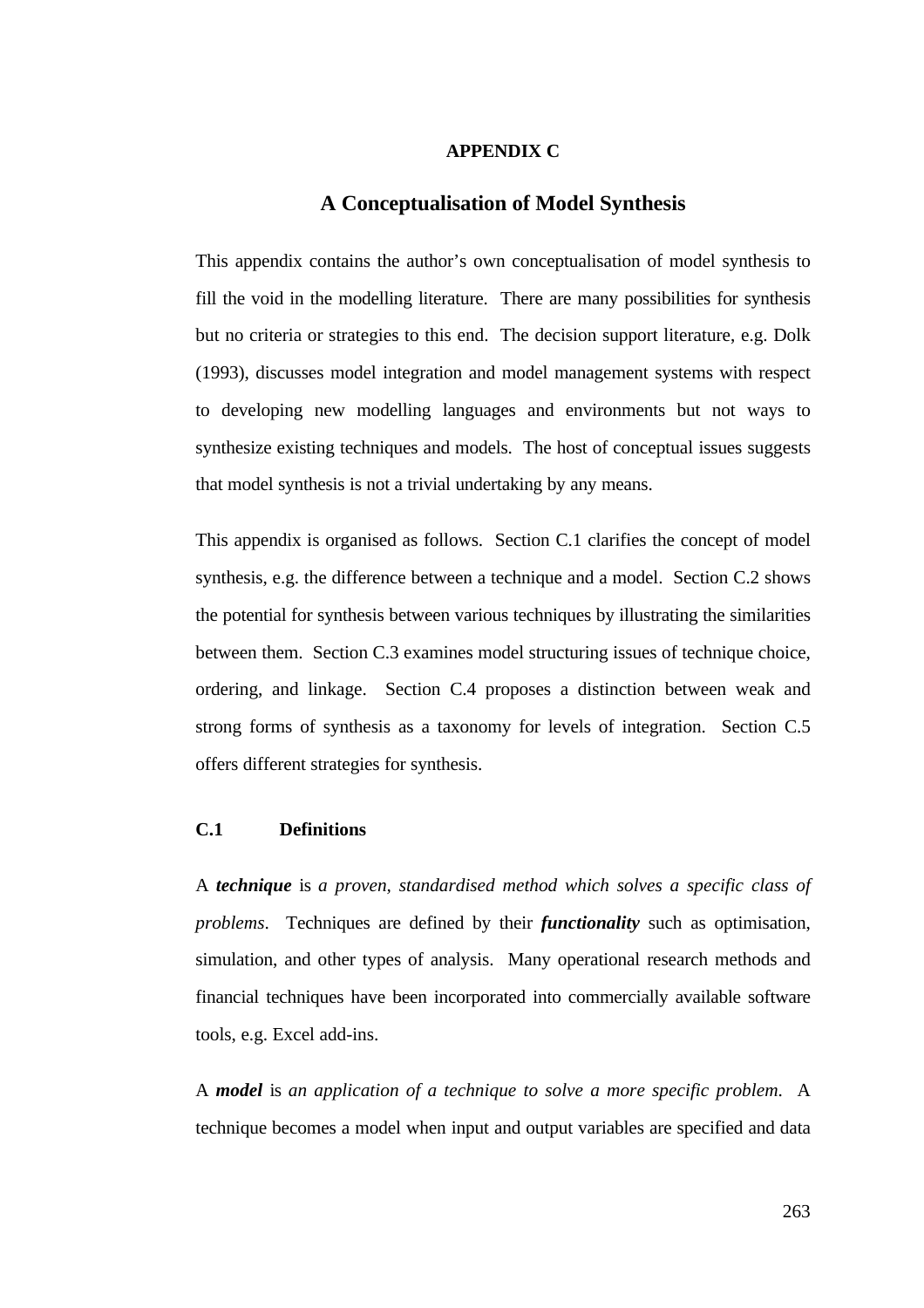is applied. A technique is the engine without the data, whereas a model employs a technique with data. A model evolves into a new technique when its algorithm or driving engine becomes generic, i.e. applicable to a class of problems but not confined to a context-specific problem. A model is a smaller and simpler interpretation of a bigger and more complex reality. [An *approach* refers to a method, such as the use of a technique or model, or even a combination of techniques and models to solve a particular problem.]

A *composite model* (Kydes and Rubin, 1981) is any model which is made up of separate components, each independently developed and not originally designed to be compatible, and built by integrating (linking) two or more separate, dissimilar types of methodologies. *Model synthesis* concerns *the use of more than one technique or model to build a composite model*. A related term, *integrated modelling* (Geoffrion, 1987) refers to the coordinated unification of two or more distinct models, enabling results and insights that cannot be achieved by separate models, hence a need to preserve the conceptual integrity of sub-models or components. Model synthesis refers to synthesis of methods or features of approaches, not just at the output level of, say, *combining forecasts*.

# **C.2 Synergies Between Techniques**

#### **C.2.1 Decision and Uncertainty Nodes**

If represented as a sequence of decisions and uncertainties in figure C.1, the techniques of *decision analysis*, *risk analysis*, *scenario analysis*, *and sensitivity analysis* have some similarities, suggesting possibilities for synthesis. The deterministic base case model, where single mean values represent uncertainties, is limited in scope when compared to other models of decision analysis, scenario analysis, sensitivity analysis, and risk analysis. Scenario analysis, sensitivity analysis, and risk analysis are single staged while decision analysis is multi-staged.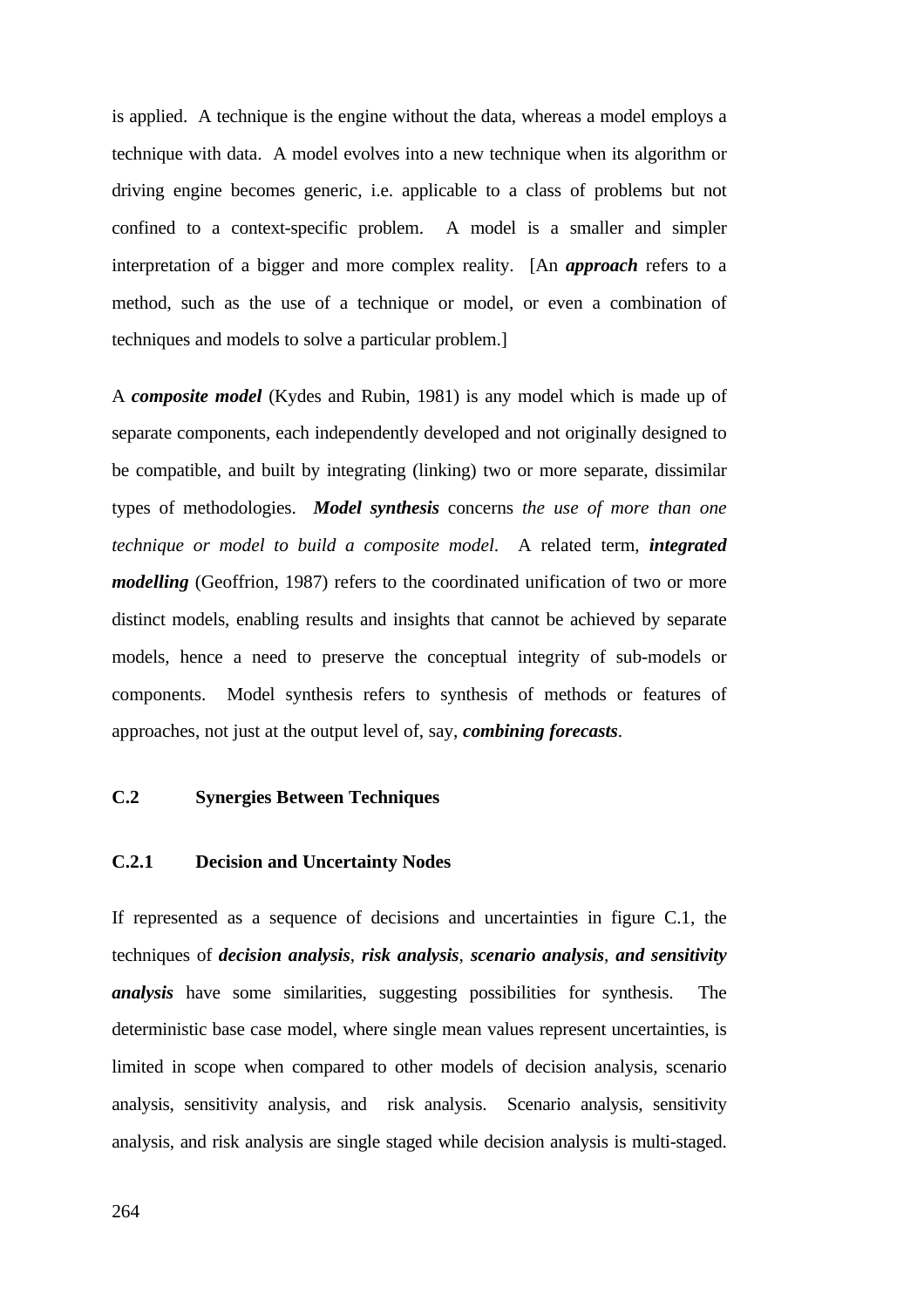Another difference lies in the order of deterministic and uncertain nodes. Decision analysis and risk analysis are able to consider continuous probability distributions while scenario analysis and sensitivity analysis are limited to the discrete. The decision maker's attitude to risk is lacking in all except decision analysis.





The above differences suggest a complementarity between *probabilistic* and *deterministic* methods. Deterministic methods by themselves fail to consider the likelihood of possible outcomes and, in the case of power planning, may result in selecting a technology even when its cost advantage is much smaller than the degree of uncertainty. Risk simulation promises the rigorous uncertainty analysis that formal algorithms are unable to offer. Some compromise may be achieved by a synthesis of probabilistic and deterministic models. In fact, the Sizewell B public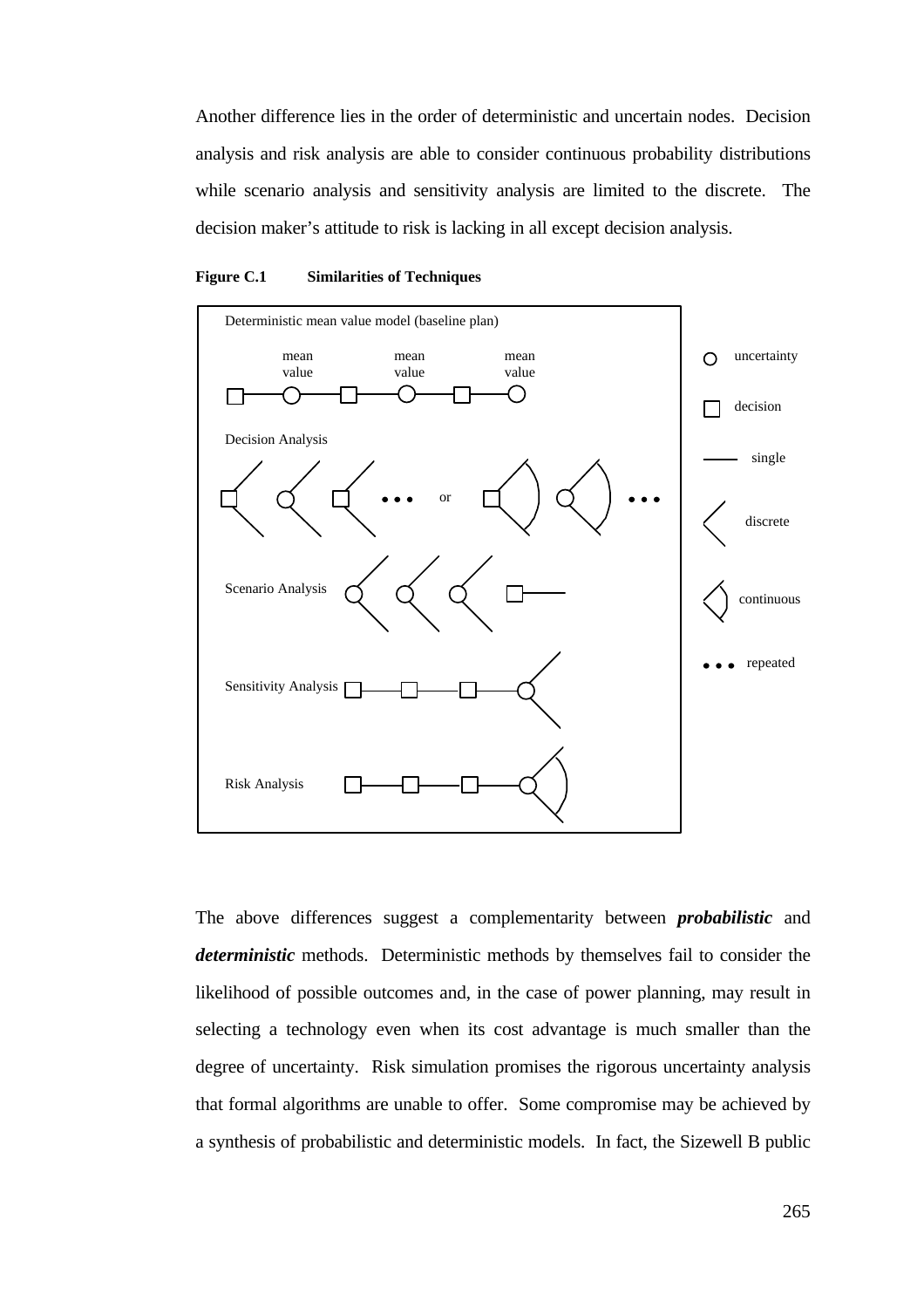inquiry (Layfield, 1987) concluded that probabilistic analysis is a helpful and complementary method for analysing uncertainty and therefore has been recommended in making proposals for future power stations.

The computational rigour of *optimisation* algorithms is a complement to the structural strength of *decision analysis*. Optimisation can handle many quantitative variables while decision analysis can deal with the non-quantitative, subjective, and judgmental variables, thus incorporating the preferences and values of the decision maker. These two techniques offer a balance of hard/soft, prescriptive/descriptive, and deterministic/probabilistic characteristics. Davis and West (1987) suggest using linear programming to pre-generate alternatives for decision analysis to assess. This approach is similar to the modelling-to-generate alternatives decision support system of Brill et al (1990). There is a trade-off between complete analysis of all potential feasible solutions through linear programming and partial analysis of limited alternatives with decision analysis.

## **C.2.2 Sensitivity Analysis, Risk Analysis, Decision Analysis**

Similarities in *project appraisal*, *risk analysis*, and *decision analysis* processes suggest a merger in figure C.2. In risk analysis, probability distributions replace single point forecasts, thereby adding more information to the analysis of basic project appraisal. Decision analysis brings in the values and preferences of the decision maker through utility functions which reflect risk attitude. These functional similarities strengthen the structural synergies between decision analysis and risk analysis in the previous figure C.1.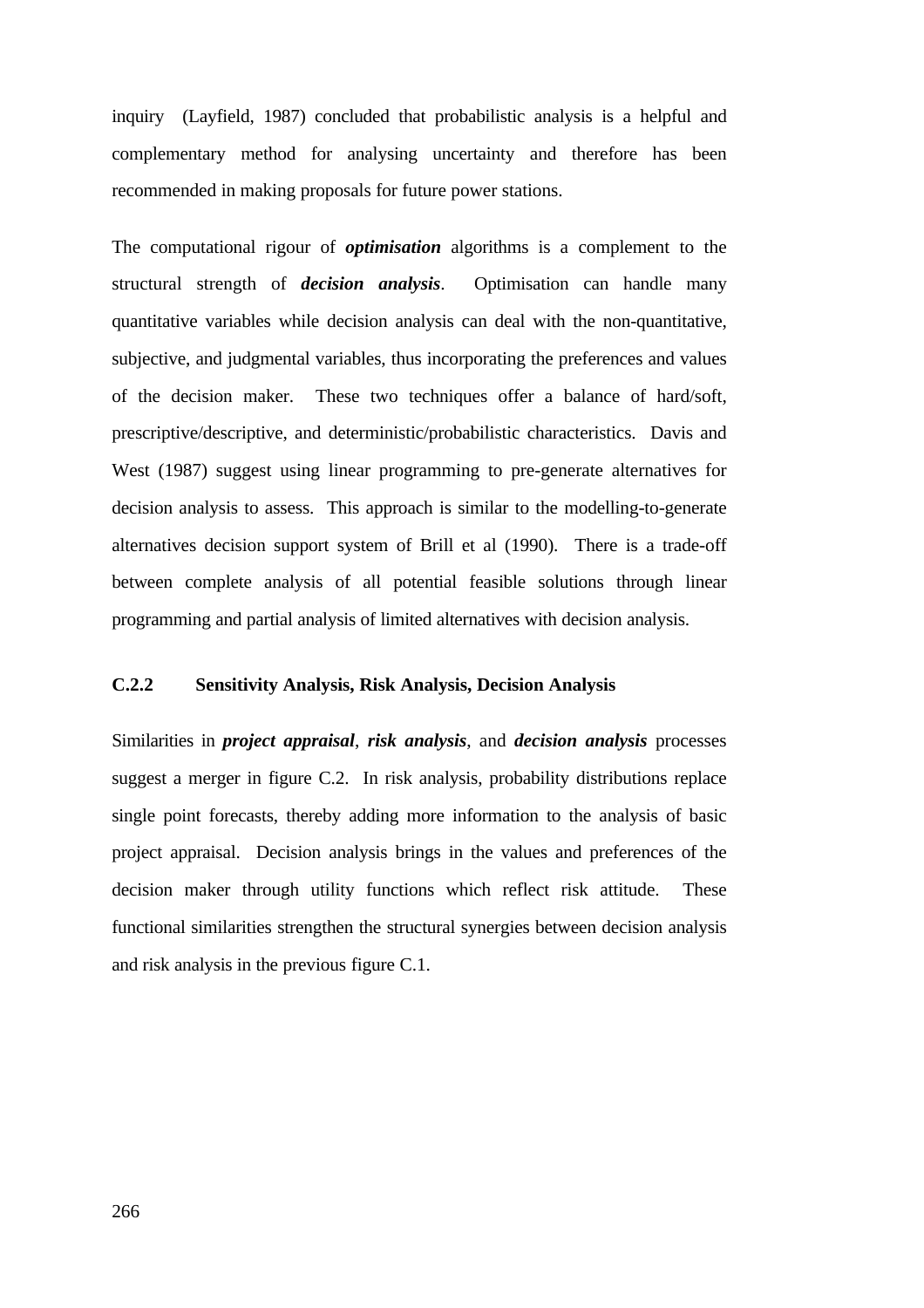

**Figure C.2 Risk Analysis and Decision Analysis**

When the chance nodes of a conventional decision tree are replaced with continuous probability distributions, the analysis becomes that of a stochastic decision tree, as first described in Hespos and Strassman (1965). All quantities and factors, including chance events, can be represented by continuous, empirical probability distributions. The information about the results from any or all possible combinations of decisions made at sequential points in time can be obtained in a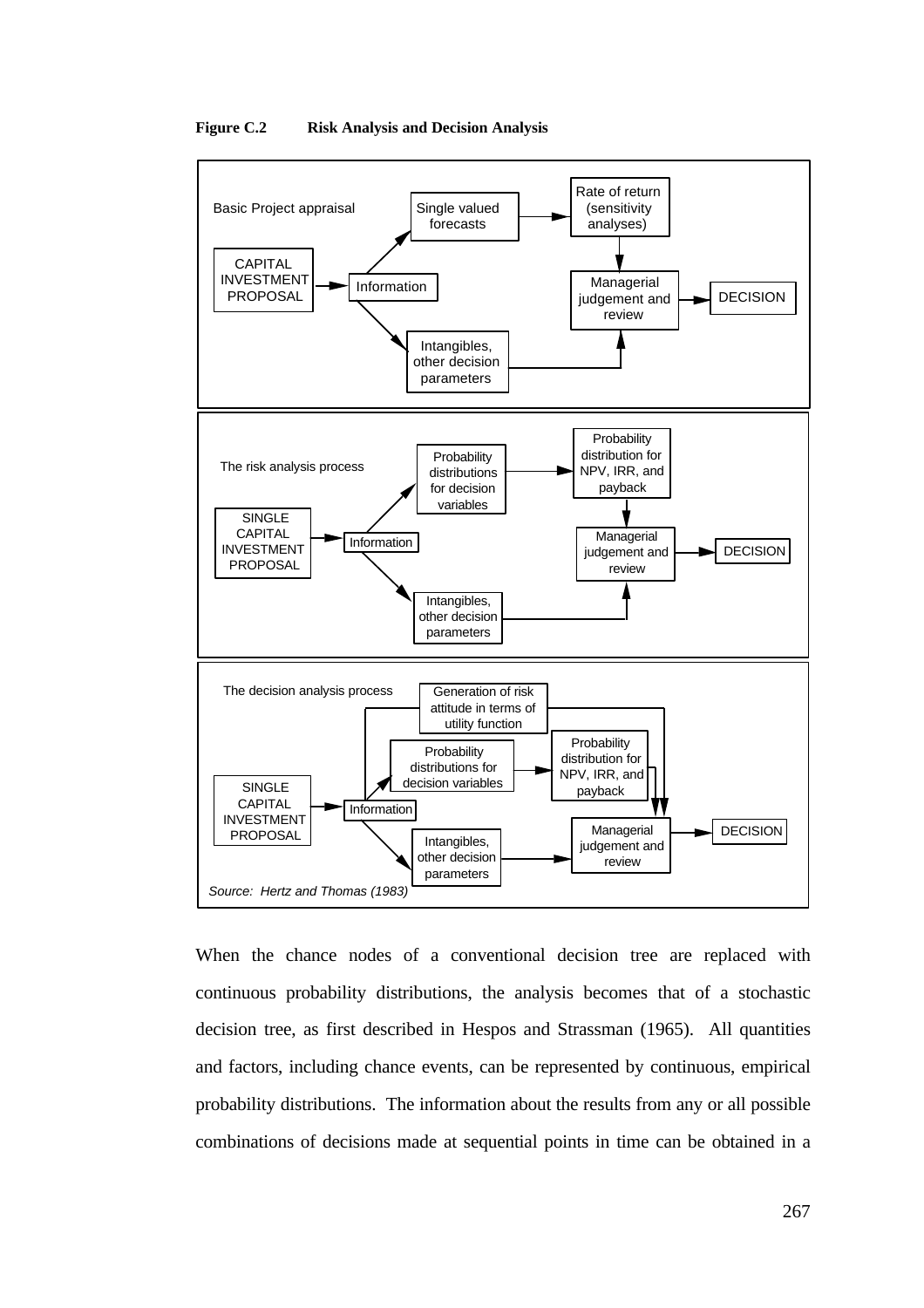probabilistic form. The probability distribution of possible results from any particular combination of decisions can be analysed using concepts of utility and risk. However, like most decision trees, it quickly becomes messy, too large and cumbersome. The rapid increase in size is compounded by the assessment of additional uncertain quantities and the existence of time-series dependence between variables. Reduction methods which screen out dominated options would be helpful. Again, as seen in other modelling approaches, there is a trade-off between model complexity and assessment efficiency.

## **C.3 Structuring**

#### **C.3.1 Selection of Components**

Synthesis is achieved within the context of available techniques or models. Rather than developing new model components, existing available models or techniques are used so that the main task of synthesis becomes that of *structuring* and *integrating*. The selection of which technique to use is mainly driven by *functionality*, e.g. optimisation, scheduling, simulation, etc. However, matching existing models or techniques to the problem also depends on *execution costs*, *input requirements*, *applicability*, and other appraisal criteria (Ghosh and Agarwal, 1991.) These factors determine the *number* and *kinds* of techniques to use and the *method* of synthesis.

The high cost of model development (Balci, 1986) is one of the main reasons for using commercially available software packages that provide the algorithms and environments for model synthesis. In recent years, a proliferation of such software has facilitated rapid model development as well as model synthesis. The use of such software pushes verification and validation to others, reduces the overall validation effort, eliminates extensive programming, and allows model builders to concentrate on careful problem analysis, formulation, and sound data collection.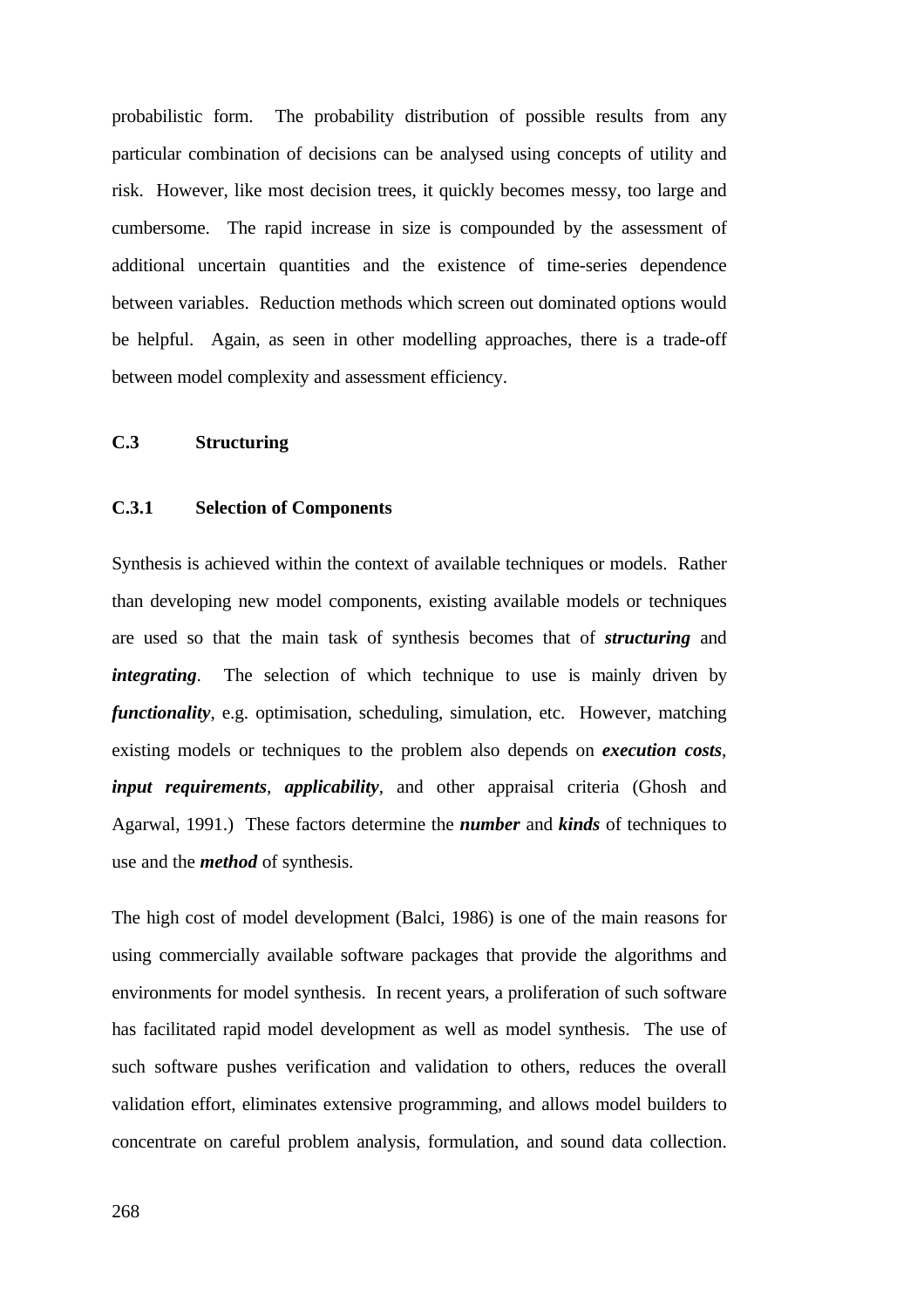Therefore, *software availability* is an important determinant of technique selection. With regard to multi-technique software, Excel is beginning to do for modelling what statistical packages have done for data analysis.

The modeller's *familiarity* with model components greatly reduces modelling time and effort. Recent trends in user-friendliness, speediness of software upgrades, and standardisation of software and hardware help to flatten the learning curve and accelerate familiarity. However, familiarity produces a *technique-driven bias*, steering the modeller away from those components that may be more conducive to the problem at hand. A model-building team, made up of different technique experts, instead of a single modeller may be needed to absolve this techniquedriven bias.

The level of detail that can be incorporated by each technique varies greatly. Some are better at specifying technical and operational detail, while others are more capable of explicit uncertainty treatment. A *manageable level of detail* calls for technique specialisation, i.e. selecting the right techniques to represent the following types of detail: accounting, financial, causal, intangibles, non-linear effects, dependence, uncertainty, and time dynamics. In fact, this is one of the main reasons for synthesis, i.e. each model component is selected for its functional specialisation. It is necessary to keep the different levels of detail in check and to avoid "runaway complexity" to maintain manageability. The intention (Greenberger, 1981) is to keep the model as simple as possible while still capturing the essence of the problem.

The right mix of functionality also helps to achieve completeness in problem specification. Comprehensive modelling exhibits holism and balance so that no single aspect is distorted (Goldberg, 1987). Chapter 3 proposed *complementarity* by way of balancing the hard and soft, descriptive and prescriptive, and the deterministic and probabilistic for greater model completeness. Complementary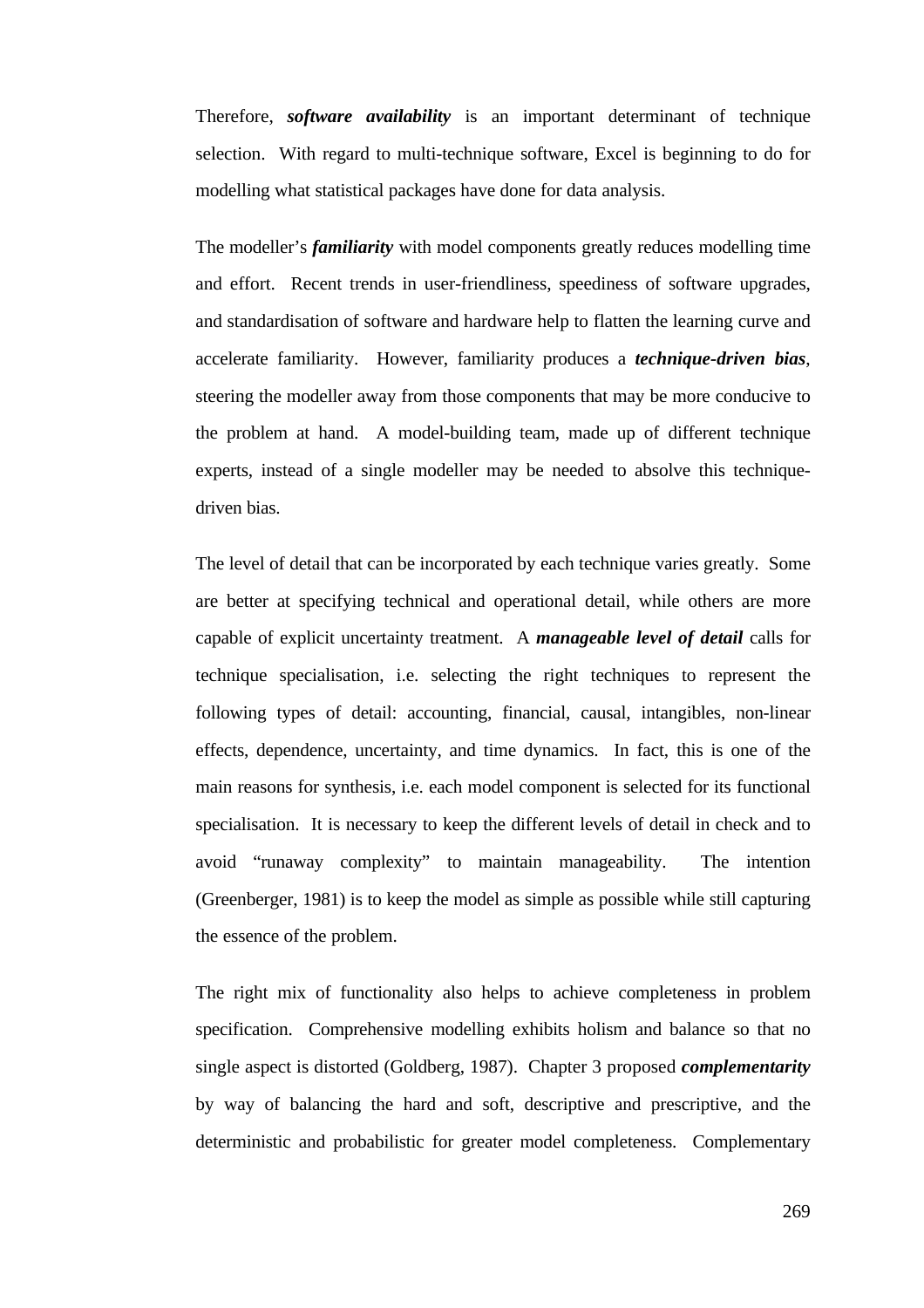techniques compromise their individual capabilities and limitations. For example, the combination of linear programming followed by sensitivity analysis exhibits a balance of hard, prescriptive, and deterministic linear programme with the soft and descriptive functionality of the latter technique. Such a sequence of scenario analysis, linear programming, and sensitivity analysis was actively used by the CEGB in the public energy inquiries.

To utilise the results of different components, *compatibility* is required. Compatibility means the ability to co-exist and work together. In model synthesis, compatibility resides at the data and theoretical levels. At the data level, techniques must be able to share data in the same form or convert them into the form they need. At the theoretical level, basic axioms must not be violated. Compatibility between components is a function of the communicability between different interfaces and protocols. Much of this depends on the interaction between the components. For instance, the heavy data demands of linear programming may not be met by the simplistic results of scenario analysis; therefore they are not compatible at the data interface level.

# **C.3.2 Ordering**

The order in which model components are activated in the synthesis relates to the strategy of synthesis, which is discussed later in section C.5. In this section, we discuss two main kinds of ordering: *increasing complexity* and *most relevant aspect first*.

The strategy of *increasing complexity*, prescribed by Kendall (1969), starts with a simple model and works towards a more complex model by integration. By "simplicity," it is not clear whether we should build a crude but symbolic version of the target model and add incremental detail, such as the way we add flesh to the skeletal frame, or start with the smallest and simplest part of the problem to model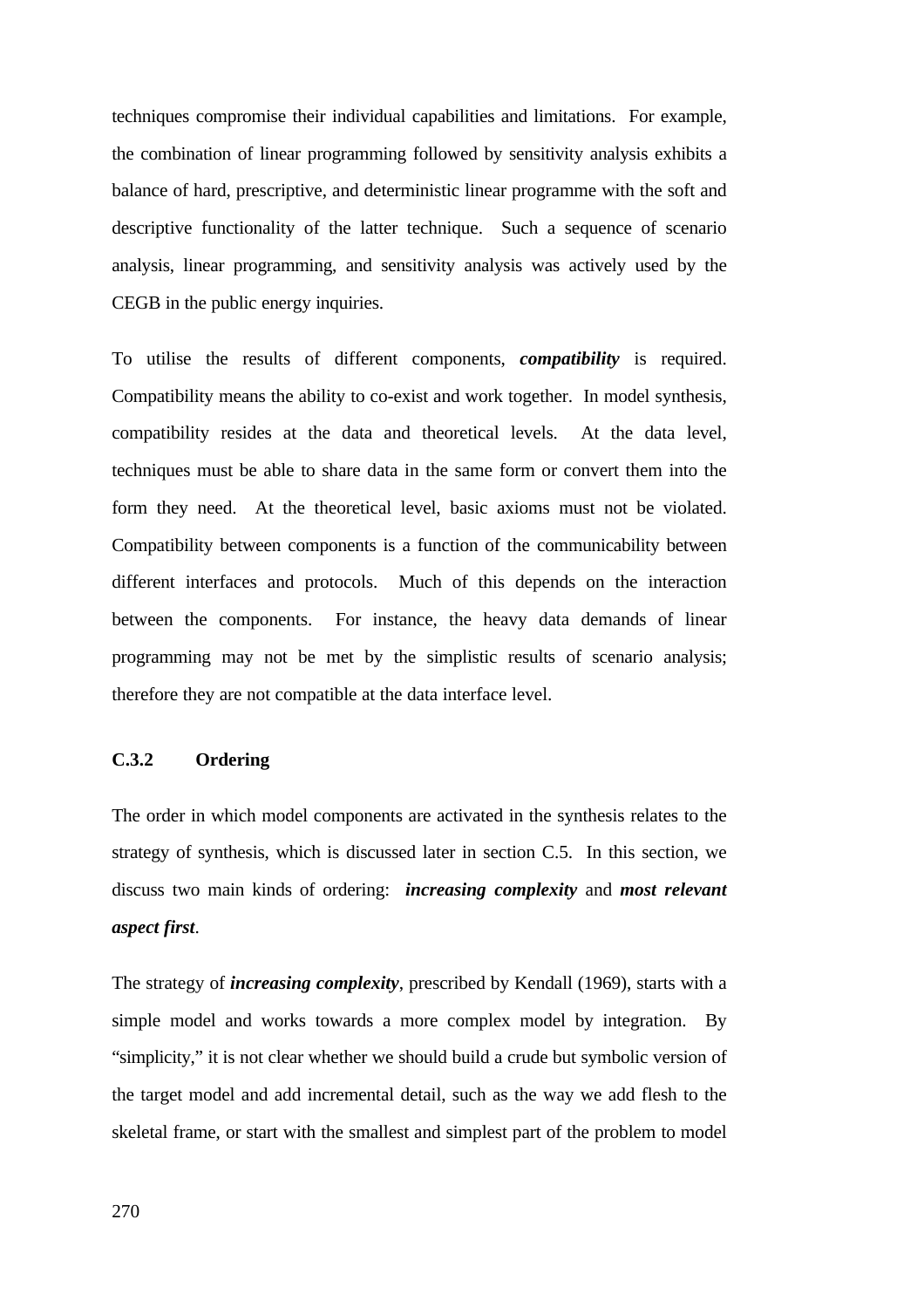and increase in scope and complexity. From a technique point of view, it seems reasonable to capture the main elements of the problem in a simple model initially and then refine by adding greater detail incrementally.

The strategy of decreasing importance calls for first capturing the *most relevant aspect* of the problem. Each subsequent technique or model-component addresses a less important aspect. For example, if the technology choice decision is the most important aspect of capacity planning, cost-benefit analysis or multiple attribute decision analysis should be selected. On the other hand, if the investment and retirement of plants over the forty year planning horizon is more important, we will need a scheduling device or resource allocation technique.

There are other beginnings. Using most "intuitive" model first to get the decision makers involved ensures that the basis for the model is user-driven and as a result credible. Scenario analysis suggests starting with "peripheral" models to avoid "anchoring bias."

# **C.3.3 Linkage**

A composite model organises the components so that the problem can be addressed in whole. Models that coexist in a given framework are part of a larger composite model only if their total contribution is greater than the sum of each. Model synthesis reflects the definition of a system: "the whole is greater than the sum of its parts." While such components may co-exist and still stand alone and not interact, some linkage is required to pull the outputs together. In most cases, the components are linked in one or more of the following ways as illustrated in figure C.3. Two techniques are linkable if they are compatible, that is, communicable.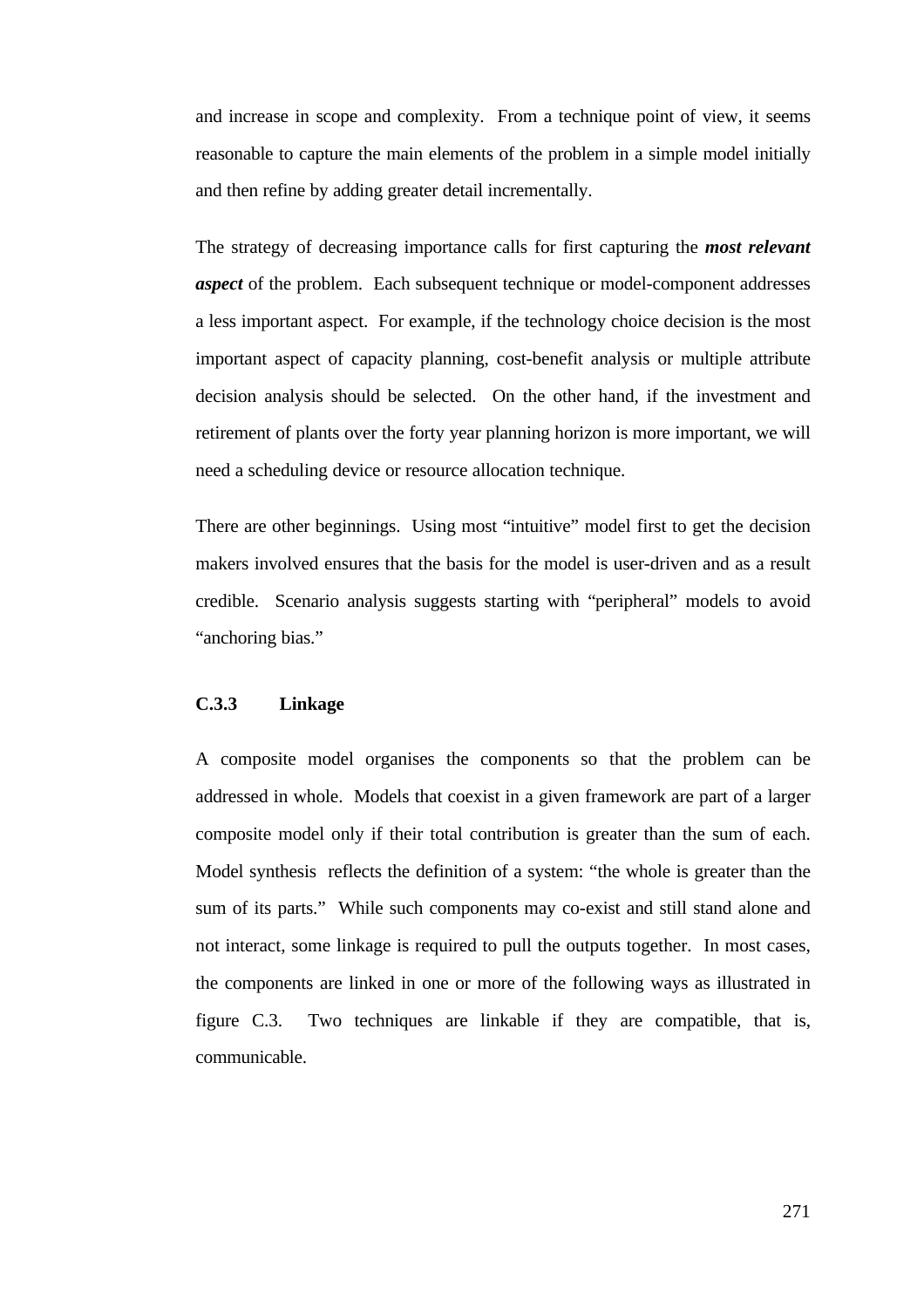



- 1) The easiest method of integration is *sequential*, whereby the results from one component are fed into the next. The sequential manner in which data is passed limits the number of model linkages. However, sequential modelling is quite time consuming, because a new stage cannot begin until previous stages have ended. Once a component has passed its output to the next, it can be "shut down" or freed to process more data in an assembly line fashion.
- 2) Computational speed can be increased by using more than one computer or a system with multi-tasking ability. Modularity also permits a kind of parallel processing, i.e. several models are run simultaneously, and the results fed into a final model. Because computer costs are quite high, in reality this *parallel* method is achieved sequentially, with the results of each model saved and entered into the final model at the end. Models in the same stage of analysis can commence in any order.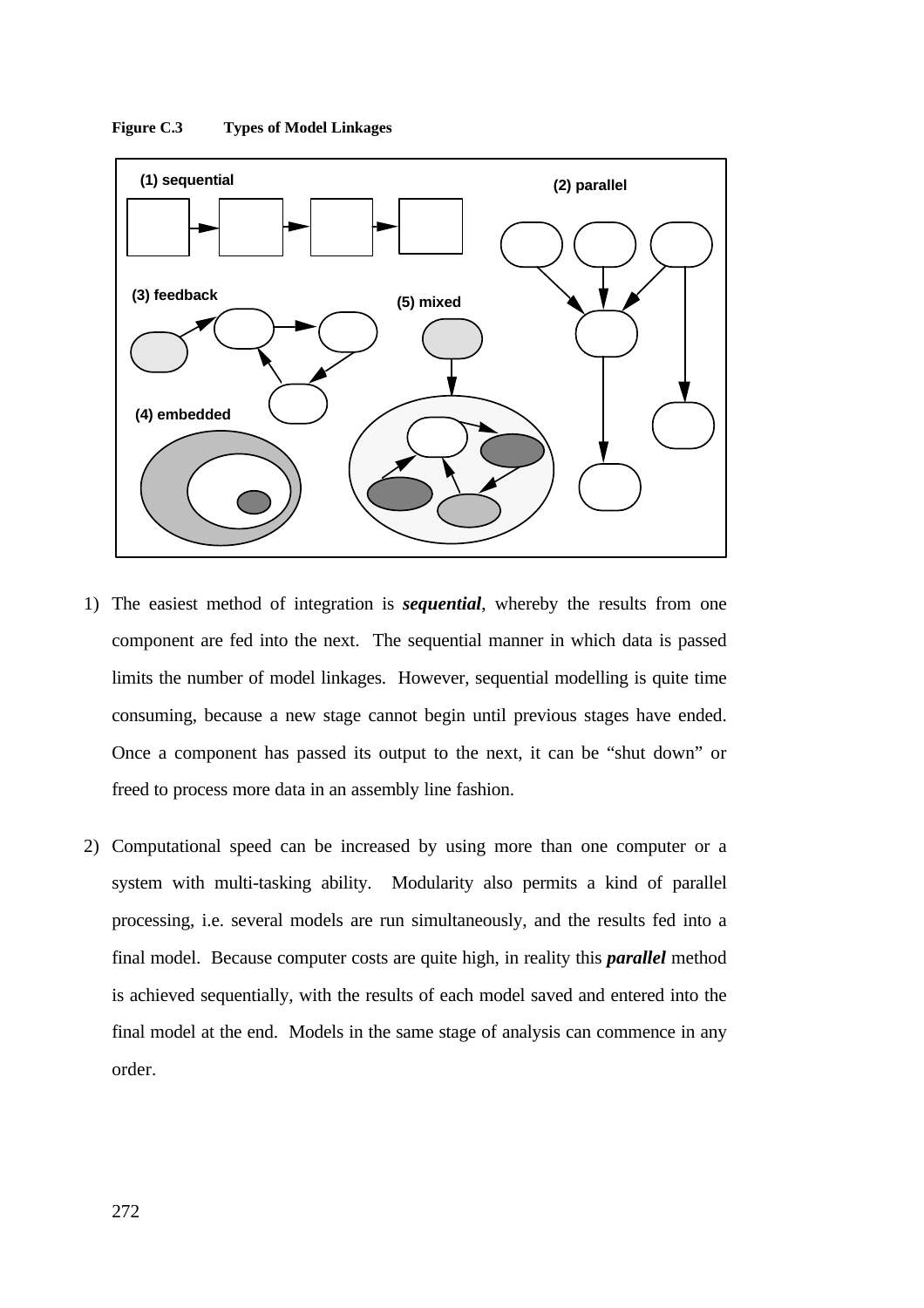- 3) A variation of the sequential method is the incorporation of *feedback or iteration*. Here, results from one model are fed into a previous model, increasing the number of interfaces to three if the previous model is not the first model used. Feedbacks occur in real life; thus, feedback modelling helps to refine the data and correct earlier assumptions.
- 4) In an *embedded*, or nested synthesis, a smaller model resides in a larger model. The embedded model provides results which are needed by the larger model. In a concentric structure like the layers of an onion, outer components are highly dependent on inner components.
- 5) A *multi-level* modelling approach to deal with the long range capacity expansion problem proposed by Butler et al (1992) overcomes some of the difficulties and inadequacies of certain stand-alone techniques. For example, optimisation models are not effective in predicting performance based on short term uncertainties or fluctuations. Simulation would be more suitable, even though it is very data intensive. A hierarchical modelling process, i.e. modelling at more than one level, gives the opportunity to test the consistency of various types of decisions. Components at lower levels report or output to those at higher levels.

Other methods of synthesis are exemplified in practice. For example, the *integrating* module of the large energy model NEMS (DOE, 1994) is solely dedicated to converting, linking, and coordinating other components. In computer networking, *gateways* exhibit the same characteristics. Their primary task is to link different communication networks and protocols. These dedicated "integrators" act as middle-men or translators.

Possibilities for synthesis increase with the number of techniques. The greater the number of techniques and linkage methods, the greater are the number of permutable linkages. Linkages are restricted by the level of complexity we can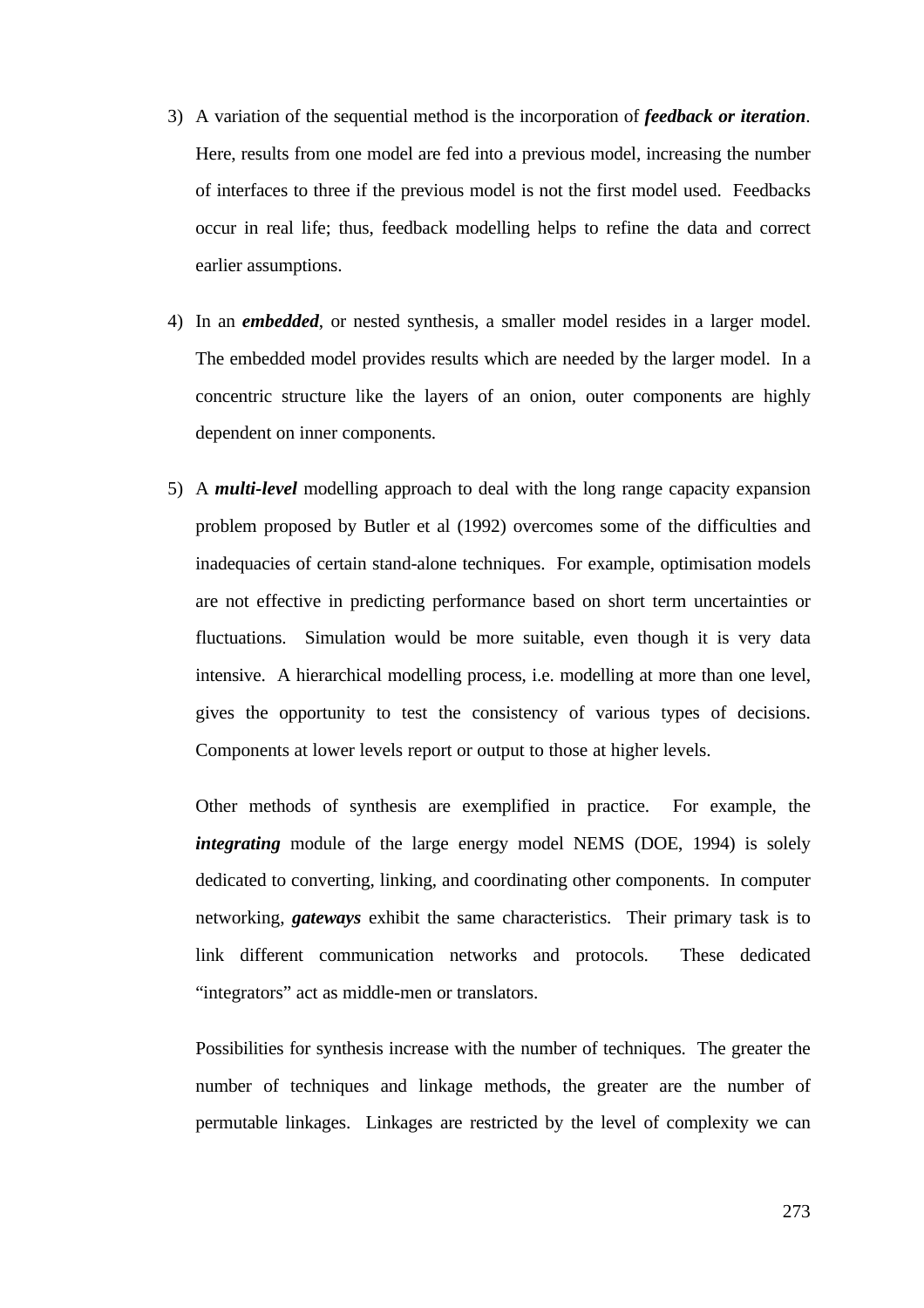handle and the operational implications of the components themselves. We have shown the possibilities, but there is a need for guidelines concerning which ordering to follow, which linkage is best, the circumstances under which model synthesis is preferred to model development, and whether a dynamic or static linkage is required. Other issues include unidirectional or bi-directional data transfer; interfacing; exact or reduced form for data conversions; when to standardise the inputs and output and types of inputs and outputs; different subsets of data passed to different modules or same data output to more than one module.

## **C.4 Weak and Strong Forms**

We propose a distinction into weak and strong forms of synthesis to reflect the levels of integration and to characterise model synthesis in a more formal way. Whether or not a model is weak or strong depends on the factors addressed in the previous sections, i.e. to do with technique selection, ordering, and linkage.

A composite model is weakly composed (integrated) if the model components are not highly dependent on each other. The weakest form is given by a model which consists of stand-alone components, which can be run in isolation or in parallel and as such can be run independently of each other.

A model constructed from a combination of techniques or models refers to the existence of two or more components which are not necessarily linked. An integrated model is a combination model with linkage, hence a stronger form. In the strong form, model components are tightly integrated and contribute towards each other's informational and functional needs. Factors that contribute towards the strength of synthesis include the degree of cohesion, interaction, communication, contribution, and dependence. The stronger the synthesis, the greater is the integrity of the overall whole.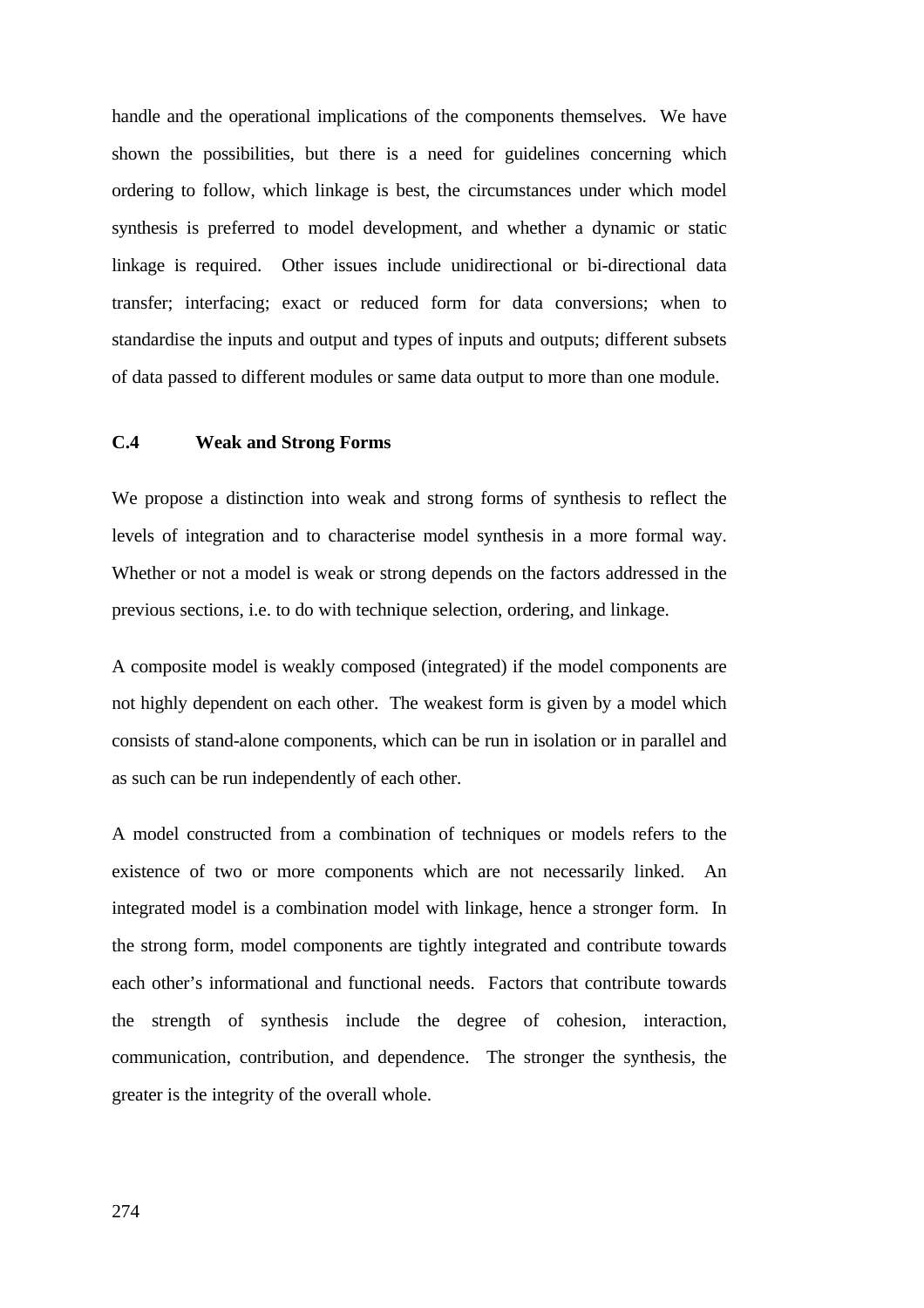## **C.5 Strategies for Synthesis**

The questions we have raised in model structuring pertain mostly to trading off obvious contradictory criteria, such as completeness and simplicity. Do we employ a top-down or bottom-up approach? Do we follow pre-specified instructions or do we follow our instincts? These issues of style and approach relate to an overall modelling strategy whose determinants are not yet clear. We suggest three strategies for synthesis: modular, hierarchical, and evolutionary.

### **C.5.1 Modular**

Model synthesis by its very nature of combining different components is modular in approach. Miller and Katz (1986) recommends a modularisation scheme in which components are worked on and developed individually. *Modularisation* allows parts of the model to be changed without affecting the rest. It is easy to expand and contract. Different people can work on different parts of the model without having to understand each other. Modularising over time is equivalent to the staged approach where modules can be run in stages if necessary. Each module represents a complete, enclosed aspect of the problem. Both modular and staged approaches help to reduce the complexity and increase the manageability. Because different modules have different assumptions, some standardisation is required otherwise cognitive adjustments are needed.

## **C.5.2 Hierarchical**

The concept of hierarchies is related to modularity but with the added dimensions of order, rank, and organisation. Thus a hierarchical synthesis is a more organised and stronger form of synthesis than modularisation.

Among the many approaches, Thompson and Davis (1990) describe the problemdriven method. A problem is broken into a series of decision levels, with the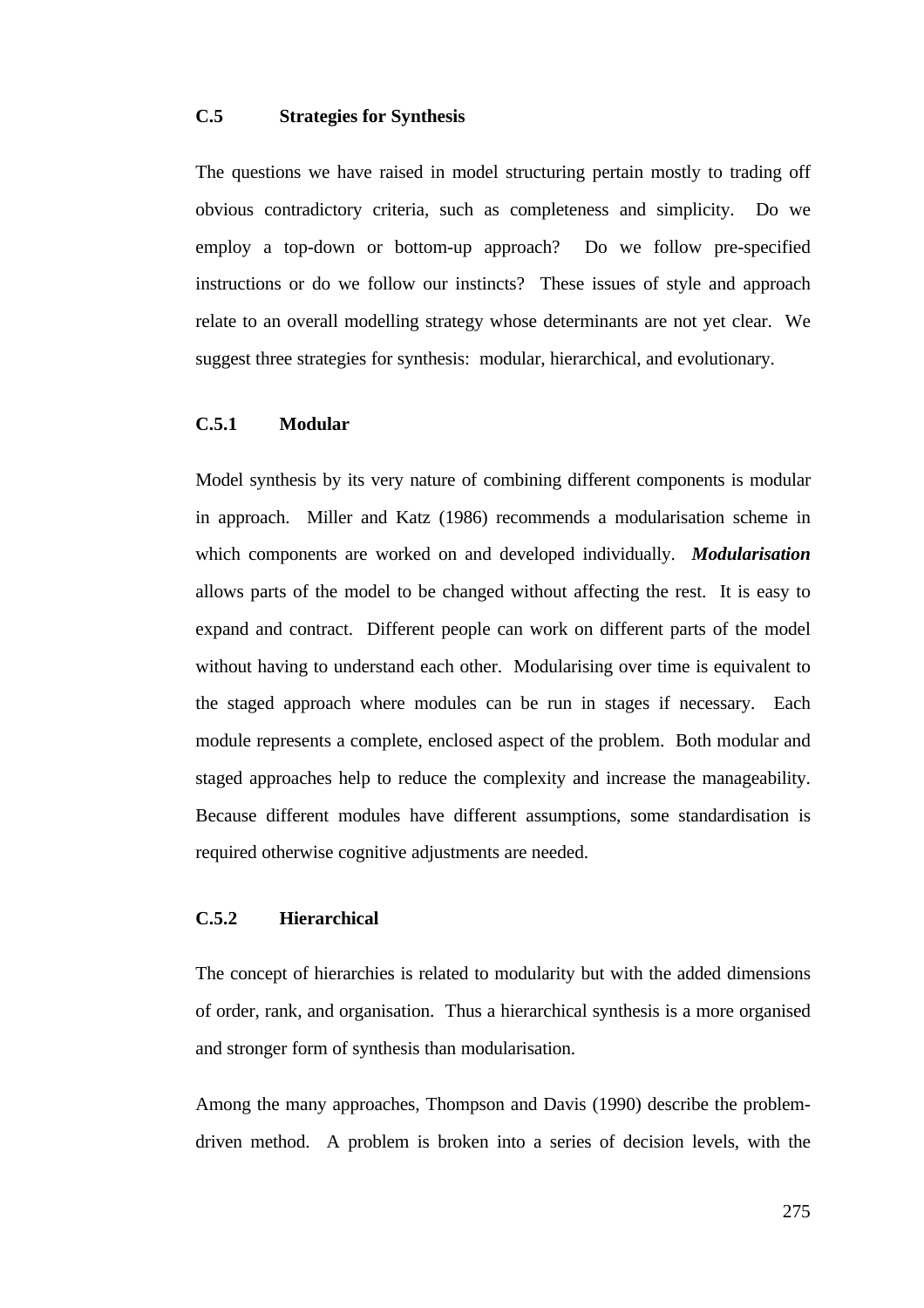highest being *aggregate*, that is, containing the smallest number of variables by grouping similar resources and subdividing the planning horizon. Linked hierarchically, each model-component addresses one of the decision levels. Hierarchical means "not equal," so not everything can be passed up without filtering, screening, and condensing the data.

Nested techniques follow the hierarchical approach. Those at the top level are dependent on those at the bottom. Geoffrion (1987) supports this method of getting the big picture right and adding the details later.

### **C.5.3 Evolutionary**

Evolutionary means becoming more *developed*, more *complex*, more *differentiated*, more *advanced*, and more *integrated*. Balci (1986) conceives of an evolving model which is repeatedly redefined to reflect the new and increased understanding of the problem, the changing objectives, and the availability of new data. Ward (1989) suggests that models generating different levels of detail should be developed and introduced in an evolutionary manner to meet that level of *integrative complexity* most optimal or acceptable to the user.

An evolutionary approach reduces the effort involved in model synthesis by *incremental additions* in model detail. At each step, the level of complexity is kept manageable. Starting from a simple model with few parameters but encapsulating the big picture, additional factors and dimensions are introduced with a view to test the feasibility and attractiveness of different techniques. The exploratory way in which increasing level of detail is added enables the examination of intricate interactions between model parameters. The evolutionary approach facilitates a thorough analysis of uncertainty as the absence of a prescriptive element is conducive to learning and testing different possibilities.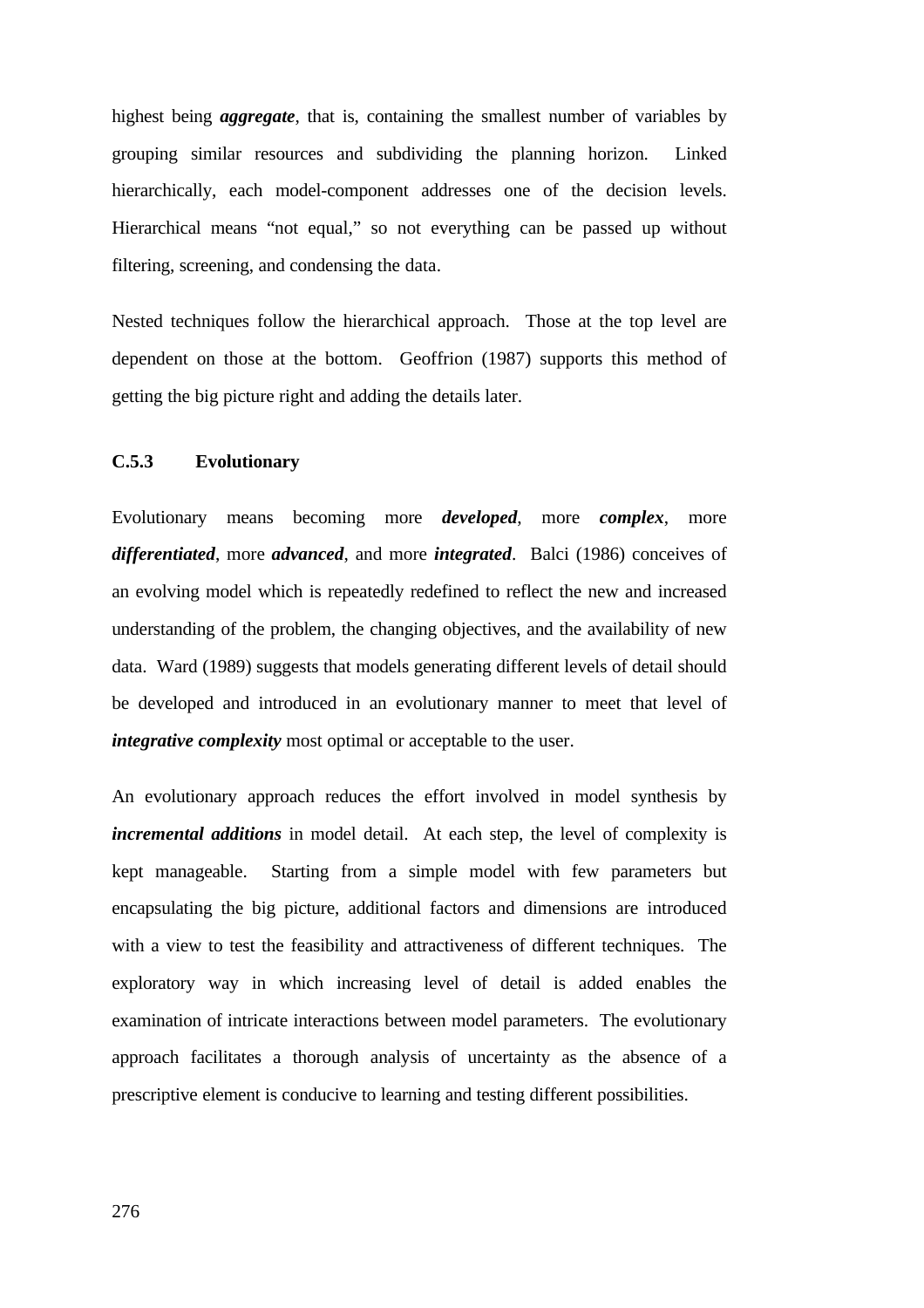In spite of these favourable characteristics, this method of investigation has several shortcomings. The biggest drawback to an evolutionary approach is the time commitment. Being exploratory in nature, modelling without a time constraint runs the risk of never finding anything. Modelling without an end goal or without defining the boundaries or standards beforehand is indefinite and inappropriate.

### **C.5.4 Other Approaches**

In building decision support systems, Sprague and Carlson (1982) describes three tactical options: the quick hit, staged development, and the complete system. 1) The *quick hit* has the lowest risk in the short run but no re-assurance of *reusability*, *flexibility*, or *generalisability*, as it is the approach of developing a specific model using whatever is available quickly and without any plans for upgrades. This lack of foresight means that it is likely to require much maintenance over time. 2) *Staged development* is *iterative* leading to an accumulation of knowledge over time. It is similar to the *evolutionary* approach which allows frequent opportunities to change direction of modelling. 3) Finally, the *complete system* approach is most comprehensive and ambitious and by default most time-consuming. It requires a lot of *foresight* and *planning* but bears the risk of technological obsolescence.

The need for a uniform modelling framework led Geoffrion (1987) to develop what is known as *structured modelling*. It encompasses a formal mathematical framework and computer-based environment for conceiving, representing, and manipulating a wide variety of models that are hierarchically organised and partitioned. This modelling language differs from Lendaris' (1980*) structural modelling*, which refers to a collection of elements and their relationships with emphasis on qualitative structural (geometric and topological) rather than exact numerical or statistical properties. Both modelling paradigms have been developed to address the fragmented modelling world where low productivity and poor